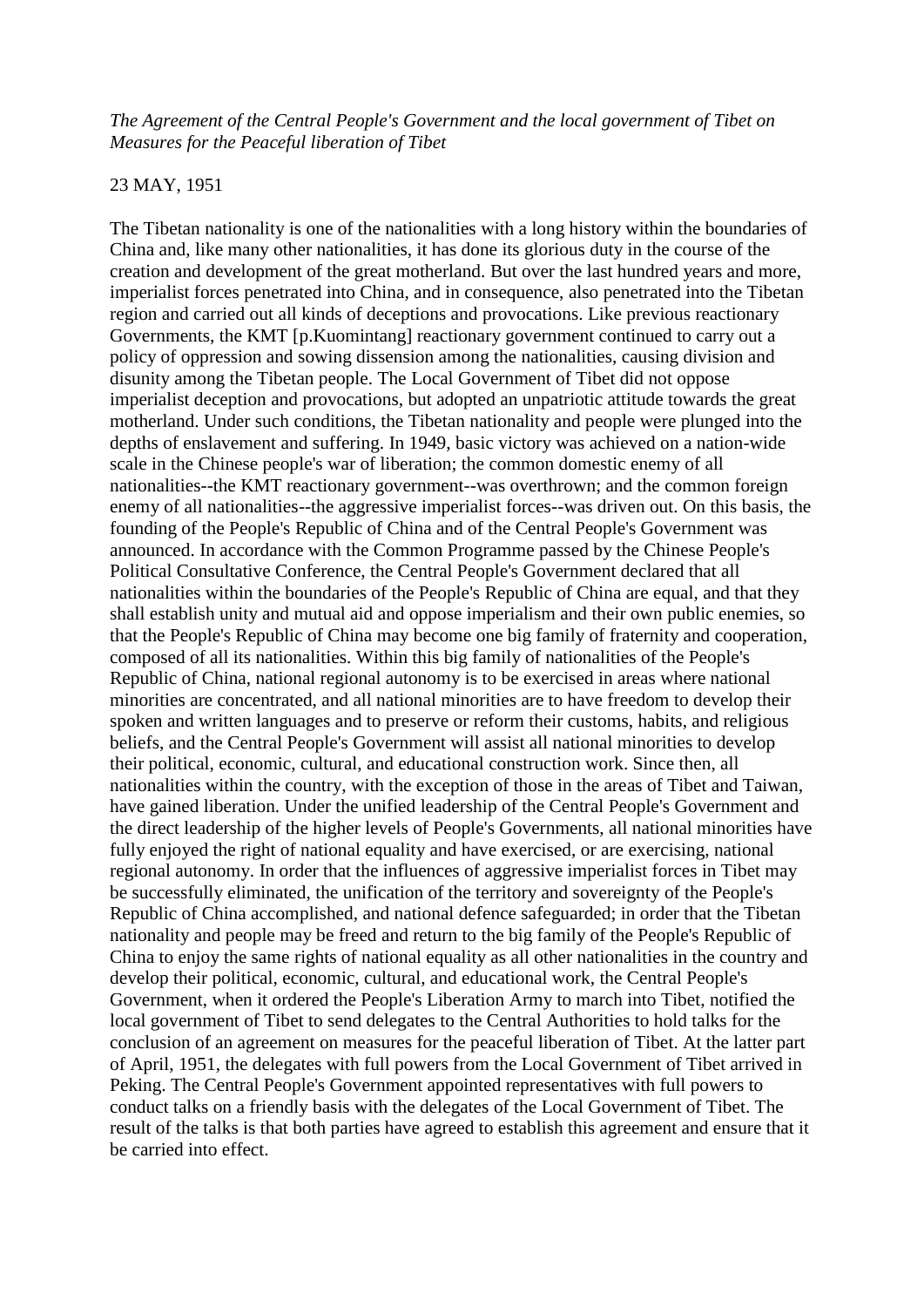- **1.** The Tibetan people shall be united and drive out the imperialist aggressive forces from Tibet; that the Tibetan people shall return to the big family of the motherland the People's Republic of China.
- **2.** The Local Government of Tibet shall actively assist the People's Liberation Army to enter Tibet and consolidate the national defenses.
- **3.** In accordance with the policy towards nationalities laid down in the Common Programme of the Chinese People's Political Consultative Conference, the Tibetan people have the right of exercising national regional autonomy under the unified leadership of the Central People's Government.
- **4.** The Central Authorities will not alter the existing political system in Tibet. The Central Authorities also will not alter the established status, functions and powers of the Dalai Lama. Officials of various ranks shall hold office as usual.
- **5.** The established status, functions, and powers of the Panchen Lama shall be maintained.
- **6.** By the established status, functions and powers of the Dalai Lama and of the [Panchen Lama](http://en.wikipedia.org/wiki/Panchen_Lama) is meant the status, functions and powers of the 13th Dalai Lama and of the 9th Panchen Lama when they were in friendly and amicable relations with each other.
- **7.** The policy of freedom of religious belief laid down in the Common Programme of the Chinese People's Political Consultative Conference will be protected. The Central Authorities will not effect any change in the income of the monasteries.
- **8.** The Tibetan troops will be reorganized step by step into the People's Liberation Army, and become a part of the national defense forces of the Central People's Government.
- **9.** The spoken and written language and school education of the Tibetan nationality will be developed step by step in accordance with the actual conditions in Tibet.
- **10.** Tibetan agriculture, livestock raising, industry and commerce will be developed step by step, and the people's livelihood shall be improved step by step in accordance with the actual conditions in Tibet.
- **11.** In matters related to various reforms in Tibet, there will be no compulsion on the part of the Central Authorities. The Local Government of Tibet should carry out reforms of its own accord, and when the people raise demands for reform, they must be settled through consultation with the leading personnel of Tibet.
- **12.** In so far as former pro-imperialist and pro-Kuomintang officials resolutely sever relations with imperialism and the Kuomintang and do not engage in sabotage or resistance, they may continue to hold office irrespective of their past.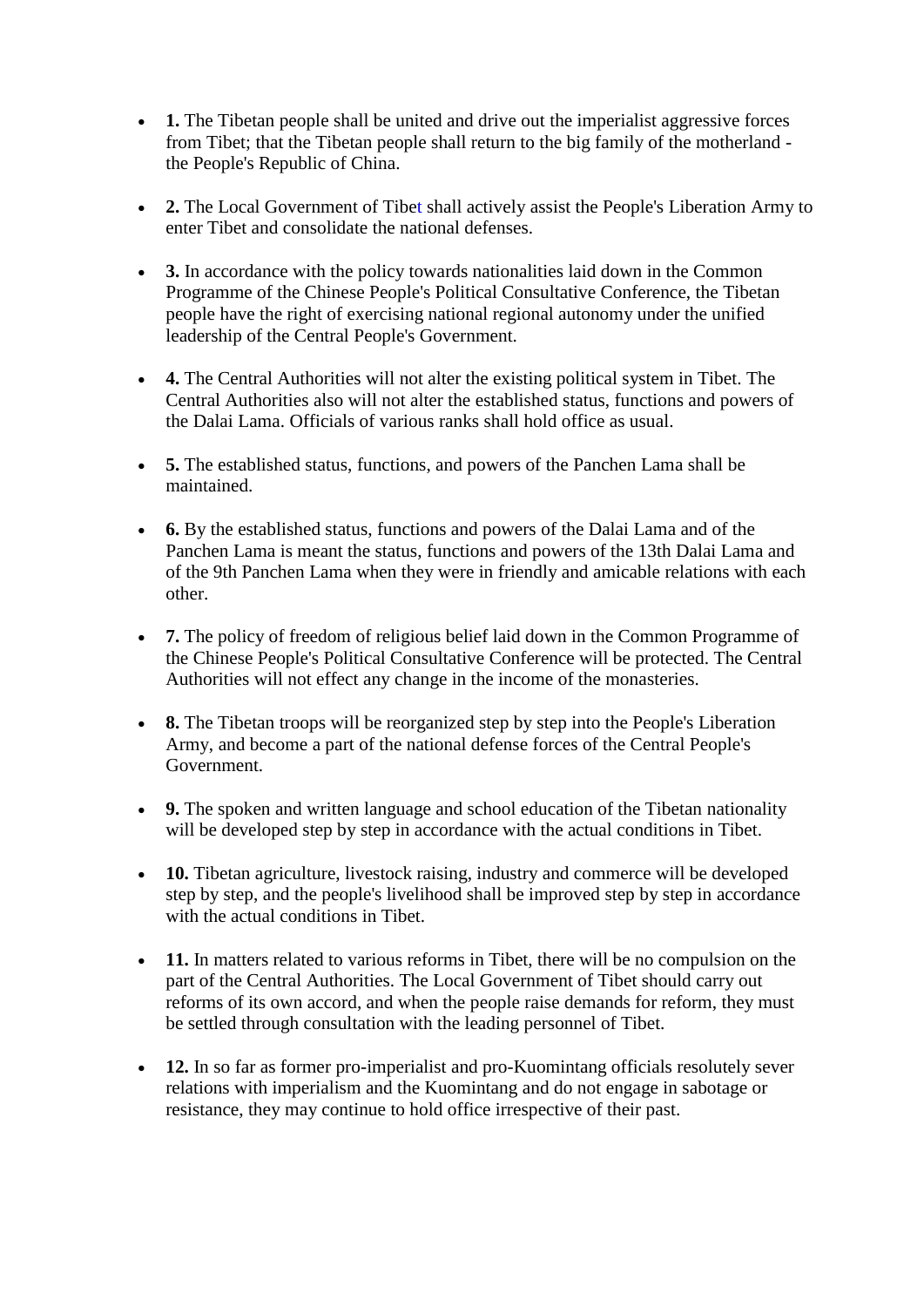- **13.** The People's Liberation Army entering Tibet will abide by the above-mentioned policies and will also be fair in all buying and selling and will not arbitrarily take even a needle or a thread from the people.
- **14.** The Central People's Government will handle all external affairs of the area of Tibet; and there will be peaceful co-existence with neighboring countries and the establishment and development of fair commercial and trading relations with them on the basis of equality, mutual benefit and mutual respect for territory and sovereignty.
- 15. In order to ensure the implementation of this agreement, the Central People's Government will set up a military and administrative committee and a military area headquarters in Tibet, and apart from the personnel sent there by the Central People's Government it will absorb as many local Tibetan personnel as possible to take part in the work. Local Tibetan personnel taking part in the military and administrative committee may include patriotic elements from the Local Government of Tibet, various district and various principal monasteries; the name list is to be prepared after consultation between the representatives designated by the Central People's Government and various quarters concerned, and is to be submitted to the Central People's Government for approval.
- **16.** Funds needed by the military and administrative committee, the military area headquarters and the People's Liberation Army entering Tibet will be provided by the Central People's Government. The Local Government of Tibet should assist the People's Liberation Army in the purchases and transportation of food, fodder, and other daily necessities.
- **17.** This agreement shall come into force immediately after signatures and seals are affixed to it.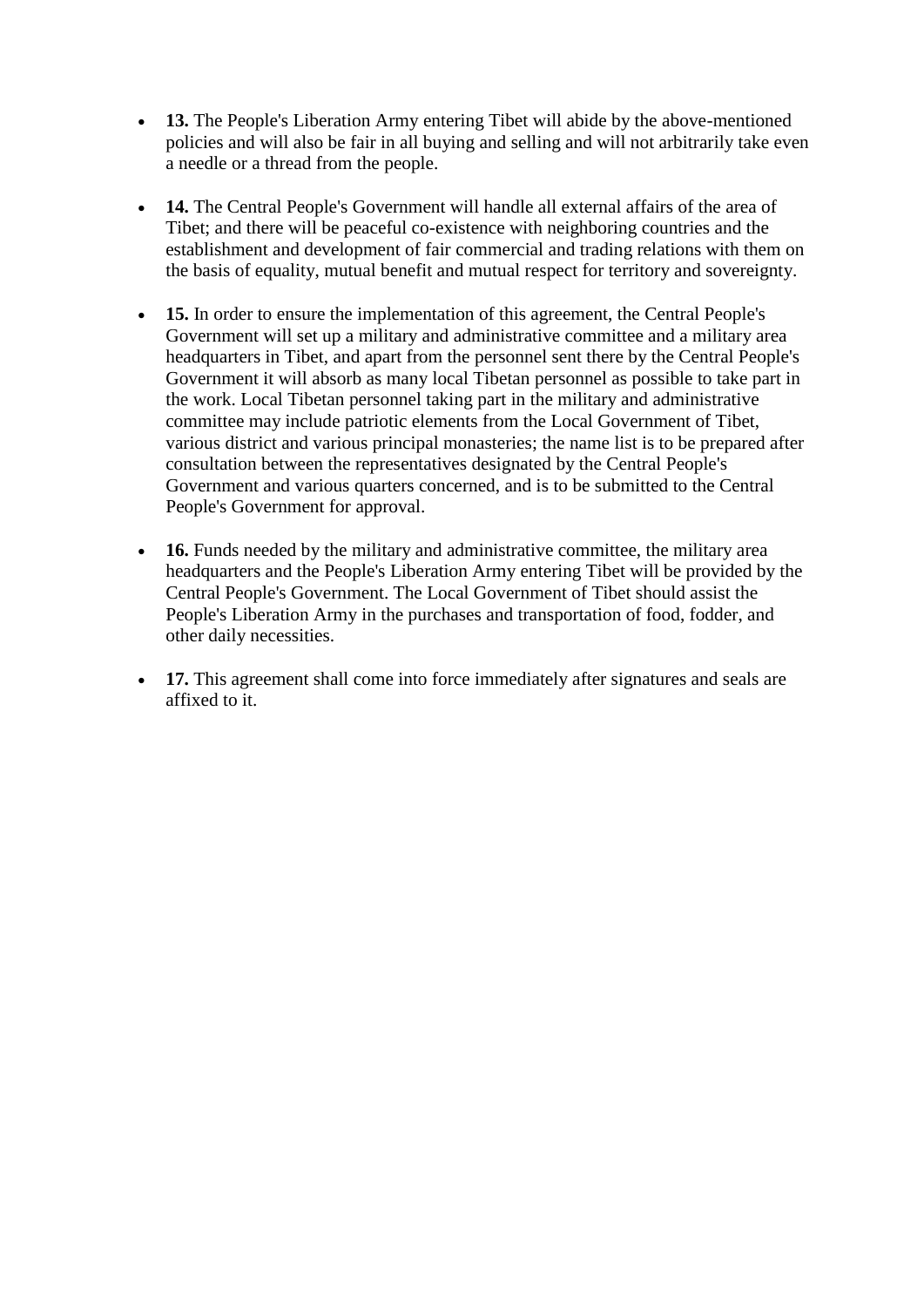## **Speech by Vice-Chairman Chu Teh**

**Chu Teh, Vice-Chairman of the Central People's Government, made the following statement on May 23, on the conclusion of the Agreement concerning the peaceful liberation of Tibet**

**Date:** May 23, 1951 **Source:** *People's China* June 16, 1951; Issue 12, Vol. III **Online Version:** Zhu De Internet Archive, September 2008 **Transcribed/HTML Markup:** Mike B.

The Agreement between the Central People's Government and the Local Government of Tibet on the measures for the peaceful liberation of Tibet has been signed today.

This Agreement conforms with the interests of the Tibetan nationality and people, hence it also conforms with the interests of the peoples of all nationalities in China. We should warmly congratulate the people throughout the country as well as the Tibetan people.

The Tibetan nationality is one of the nationalities within the Chinese boundaries with a long history. It has performed its glorious duty in the work of creating and developing our great Motherland. But during the recent century, imperialist forces penetrated into China and also into Tibet, carrying out provocations and sowing discord.

At the same time, the reactionary regimes of China, from the Manchu Government to the Kuomintang government, submitted to the aggressive imperialist forces on the one hand, and carried out a policy of oppression and sowing dissension among the Tibetan nationality on the other. Moreover, the Local Government of Tibet did not oppose imperialist aggression and provocation but, instead, was misled and affected by them. So the Tibetan nationality and people fell into the depths of enslavement and suffering.

But, the Tibetan people love their Motherland and oppose imperialist aggression. When the nationwide victory of the Chinese People's Liberation War was in the main attained, the Kuomintang government overthrown, and the aggressive imperialist forces driven from the mainland of China, the relationships between the nationalities within the Chinese borders underwent a fundamental change. On the very day of the founding of the People's Republic of China, the Central People's Government announced the permanent abolition of the policy of national oppression, replaced it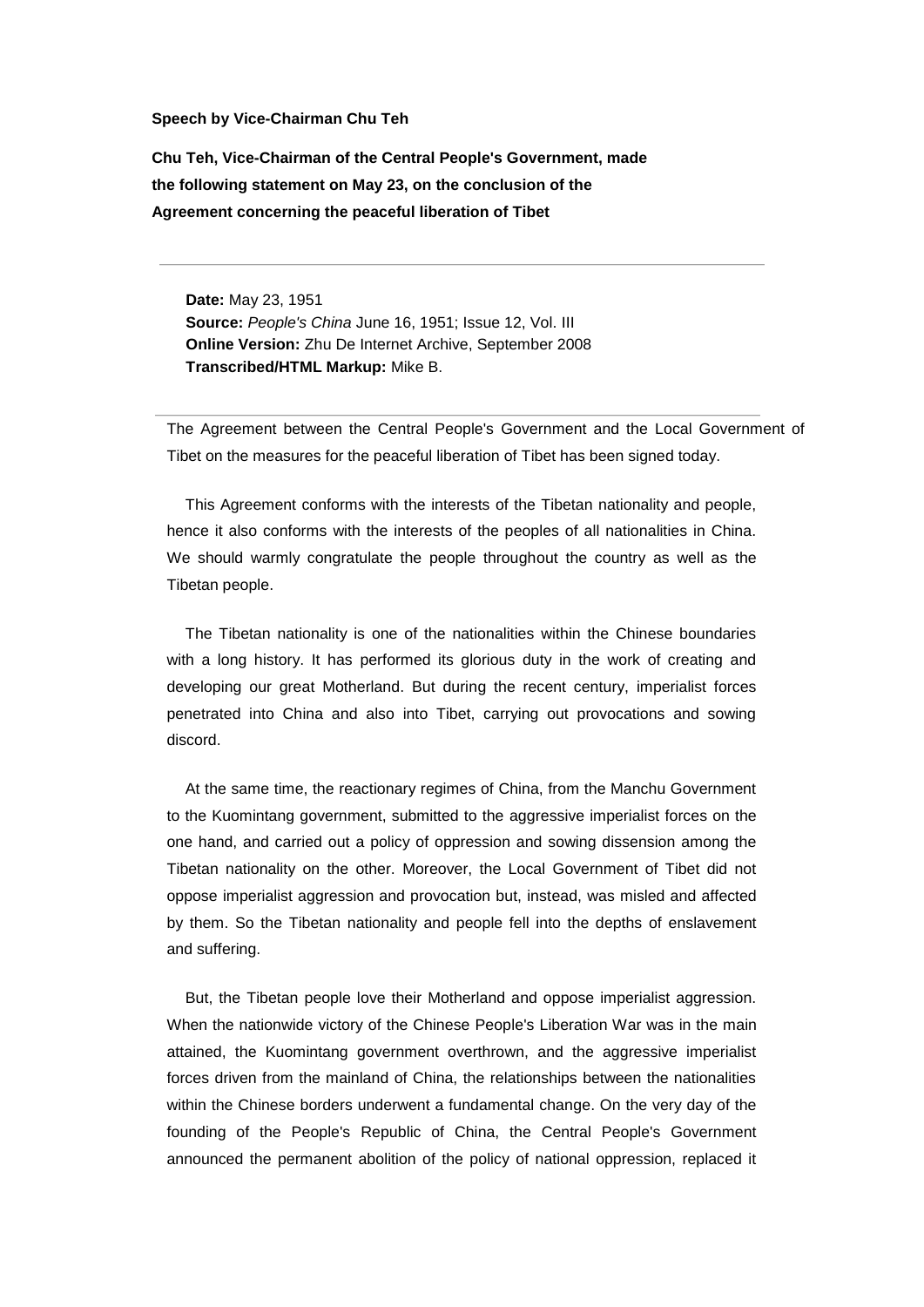with the policy of national equality, friendship, unity and mutual assistance among the various nationalities in the country, and put this policy into effect.

As a result, most of the nationalities in the country including the Tibetans in Chinghai, Szechuan and Sikang areas secured emancipation and freedom, and have achieved or are achieving national regional autonomy. The Tibetan area has also been deeply affected. First, Panchen Ngoerhtehni declared his support for the Central People's Government one year ago. Then the People's Liberation Army entered the areas around Changtu where they were welcomed and supported by the broad masses of the Tibetan people. In these circumstances, the Dalai Lama assumed temporal power and began to correct the former erroneous policy of the Local Government of Tibet. Accepting the notification of the Central People's Government, he sent a delegation with full powers headed by Kaloon Ngabou Ngawang Jigme to the Central People's Government to conduct negotiations on measures for the peaceful liberation of Tibet. After one month of friendly contact and negotiations, the delegates with full powers of the Central People's Government and the delegates with full powers of the Local Government of Tibet have reached an agreement on the measures for the peaceful liberation of Tibet.

This is a victory of the great unity of the Chinese nation, while at the same time it is a severe defeat for the aggressive imperialist influences which attempt to obstruct and undermine the peaceful liberation of Tibet. The aggressive imperialist forces will not, however, take their defeat lying down. They may continue to engage in new obstructive and disruptive activities. The people of the country, especially the Tibetan people, should pay close attention to these and in particular, the Local Government of Tibet should be very vigilant against these. But no matter what kinds of plots and intrigues imperialism may hatch, they are doomed to thorough defeat before the mighty force of the Chinese people, which includes the Tibetan people.

The Central People's Government will certainly help the Tibetan people in wiping out the influence of imperialism in Tibet; it will achieve the unification of the territory and sovereignty of the People's Republic of China, and defend the national frontiers of our great Motherland, so that the Tibetan nationality and people will achieve liberation, return forever to the family of our great Motherland and, helped by the Central People's Government and the Han nationality, develop its own political, economic, cultural and educational work and improve and raise its standards of living step by step.

It is hoped that the Local Government of Tibet will carry out the Agreement on the measures for the peaceful liberation of Tibet in earnest, and do all it can to help the People's Liberation Army march into Tibet. It is hoped that the Dalai Lama and